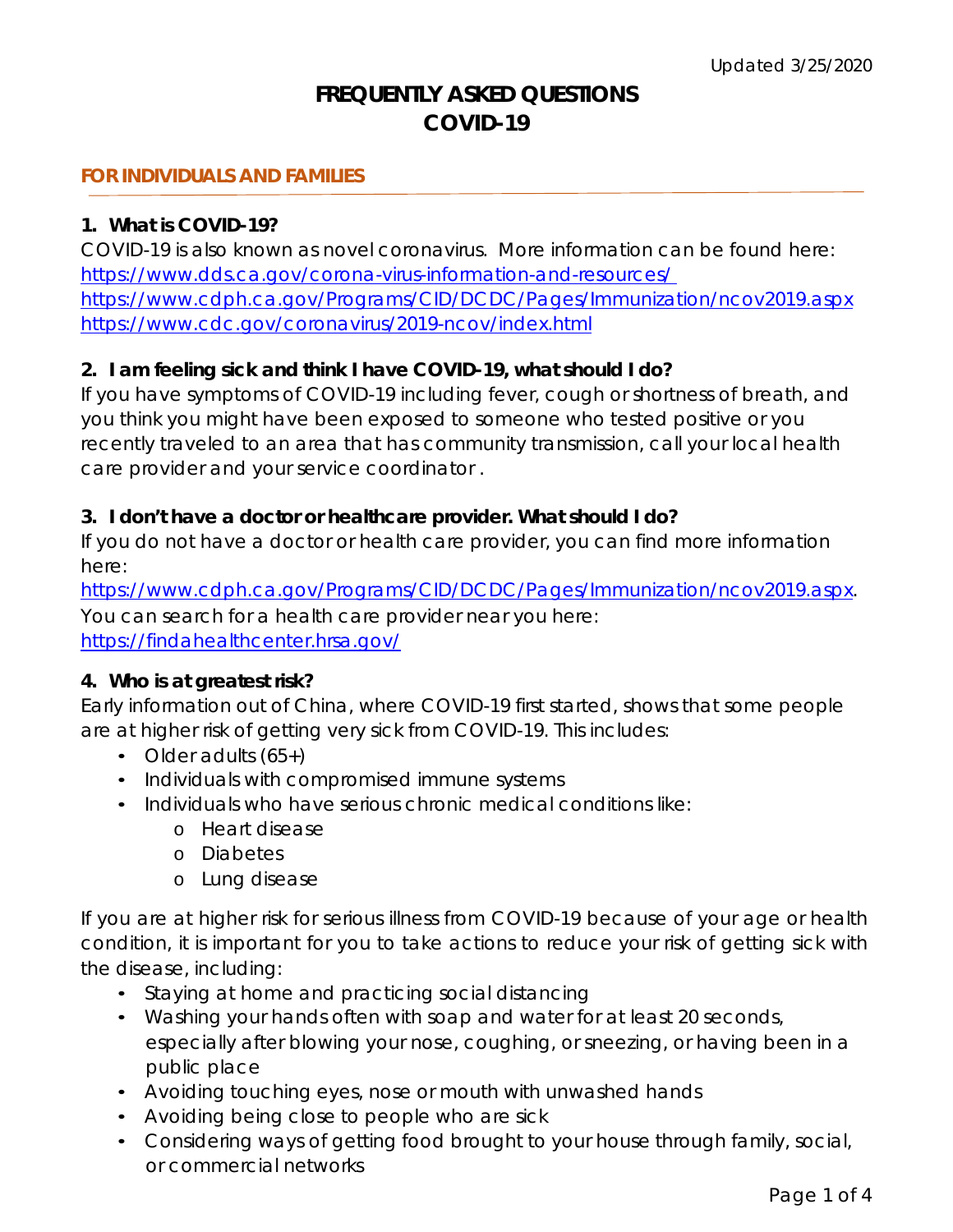# **5. How do I protect myself from COVID-19?**

Stay home except for essential activities. When you must go out, stay 6 feet away from other people. Wash your hands often and avoid touching your eyes, nose, and mouth. If someone you know is sick, stay at least 6 feet away from them until they are well. More information can be found here:

<https://covid19.ca.gov/stay-home-except-for-essential-needs/>

# **6. Is my regional center closed?**

Regional Centers are providing service coordination and your service coordinator is available. Many regional center staff are working from different locations and not holding face-to-face meetings in their offices. They are there to help you and answer your questions. Please visit

<https://www.dds.ca.gov/rc/listings/> to contact your regional center.

# **7. How do I contact my service coordinator?**

Use the phone number or e-mail address you normally use to contact your service coordinator. Please visit<https://www.dds.ca.gov/rc/listings/> for regional center contact information.

# **8. What additional services will my regional center provide during this situation?**

Talk to your service coordinator about any additional supports or services you have as a result of this situation.

# **9. Can I or should I go to my day program?**

To protect public health and slow the rate of transmission of COVID-19, everyone should follow the guidance issued by CDPH on March 16, 2020.

#### CDPH's guidance can be found at:

[https://www.cdph.ca.gov/Programs/CID/DCDC/CDPH%20Document%20Library/CO](https://www.cdph.ca.gov/Programs/CID/DCDC/CDPH%20Document%20Library/COVID-19/cdph-guidance-gatherings-covid19-transmission-prevention-03-16-2020.pdf) [VID-19/cdph-guidance-gatherings-covid19-transmission-prevention-03-16-2020.pdf.](https://www.cdph.ca.gov/Programs/CID/DCDC/CDPH%20Document%20Library/COVID-19/cdph-guidance-gatherings-covid19-transmission-prevention-03-16-2020.pdf)

# **10.What do I do if I can't go to my day program?**

Day program providers are encouraged to consider all options to continue to provide services to support consumers, families, and residential providers. However, necessary and appropriate options aligned with current Centers for Disease Control and Prevention (CDC) and state guidelines, and local county public health recommendations, have to be considered by day programs. If your day program closes for any reason, please contact your service coordinator to discuss options for additional services and supports based on your individual needs.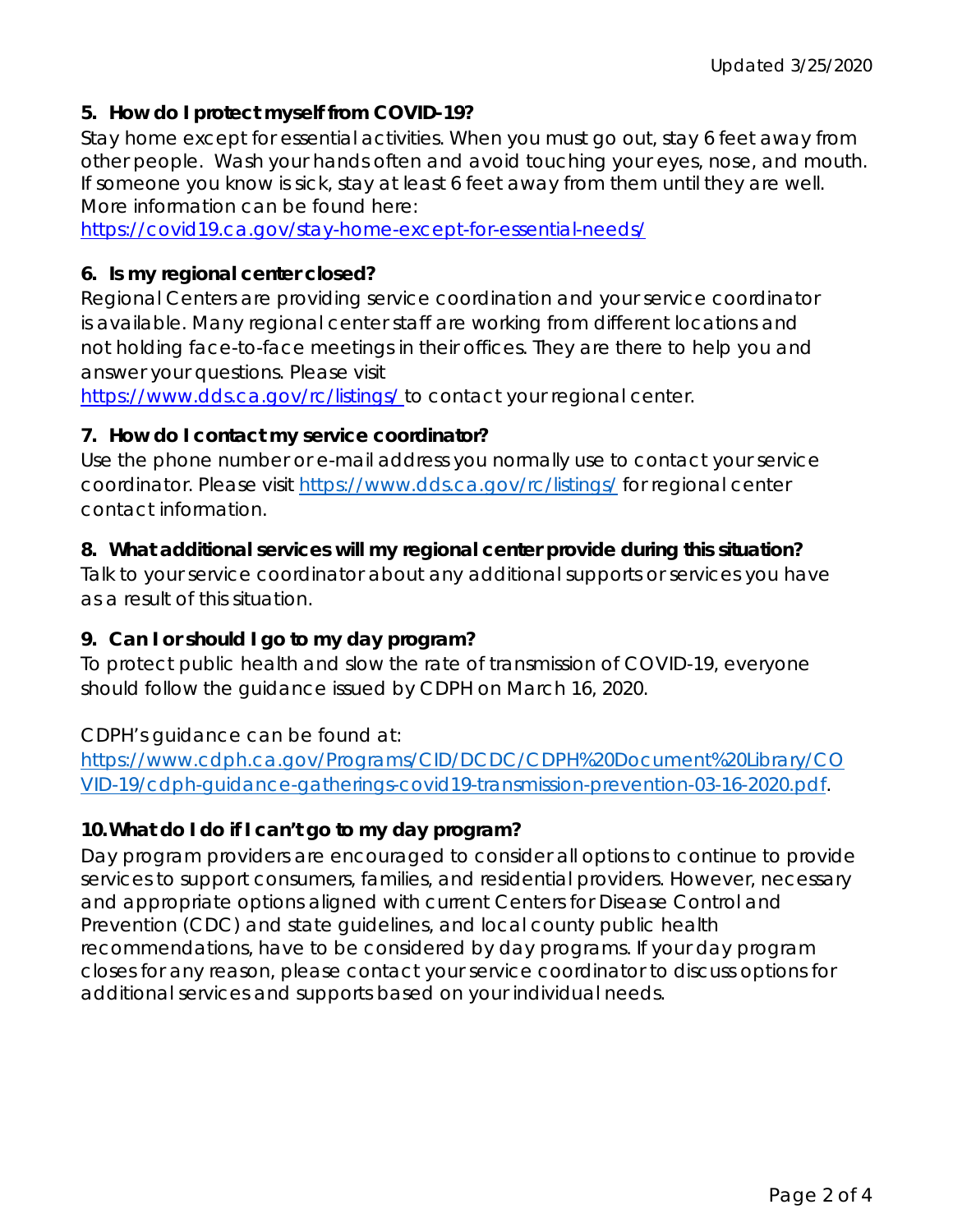# **11.What will happen with educational services while schools are closed?**

Educational services may differ within each school district and Individualized Education Plan (IEP). In order to obtain the most current information, contact your local school district. The Department of Education has developed questions and answers specific to educational services, located at:

[https://www2.ed.gov/policy/speced/guid/idea/memosdcltrs/qa-covid-19-03-12-](https://www2.ed.gov/policy/speced/guid/idea/memosdcltrs/qa-covid-19-03-12-2020.pdf) [2020.pdf](https://www2.ed.gov/policy/speced/guid/idea/memosdcltrs/qa-covid-19-03-12-2020.pdf) More information regarding guidance for educational services can be found on the California Department of Education's website at: <https://www.cde.ca.gov/ls/he/hn/guidance.asp>

# **12.Will additional educational services be provided during the Summer?**

Educational services may differ within each school district and IEP. In order to obtain the most current information, contact your local school district. You may be able to request that hours missed during school closures are extended into the Summer or Fall. This is known as "compensatory education." This is a decision that is made by the IEP team. More information regarding educational services can be found on the California Department of Education's website at:

<https://www.cde.ca.gov/ls/he/hn/coronavirus.asp>

# **13.Can my regional center provide services while school is closed due to the virus?**

Contact your service coordinator to discuss what services and supports may be available while the school is closed. More information regarding educational services can be found on the California Department of Education's website at: <https://www.cde.ca.gov/ls/he/hn/coronavirus.asp>

# **14.Can I request additional In-Home Services and Supports (IHSS) hours?**

Refer to your county IHSS office at: [https://www.cdss.ca.gov/inforesources/county-ihss](https://www.cdss.ca.gov/inforesources/county-ihss-offices)[offices](https://www.cdss.ca.gov/inforesources/county-ihss-offices)

# **15.What generic resources are available to assist me during this time?**

Generic services may include: In-Home Supportive Services (IHSS); Supplemental Security Income (SSI); Aging and Disability Resource Centers (ADRC); family resource centers; local libraries; local food pantries; churches; and other non-profit agencies and resource centers. Call before visiting a location, many are temporarily closed or working remotely. Please contact your service coordinator regarding any other generic resources that may be available in your local area.

Each city, county, and local government in California is working to respond to COVID-19. See local information for California counties here: <https://covid19.ca.gov/state-local-resources/#top>